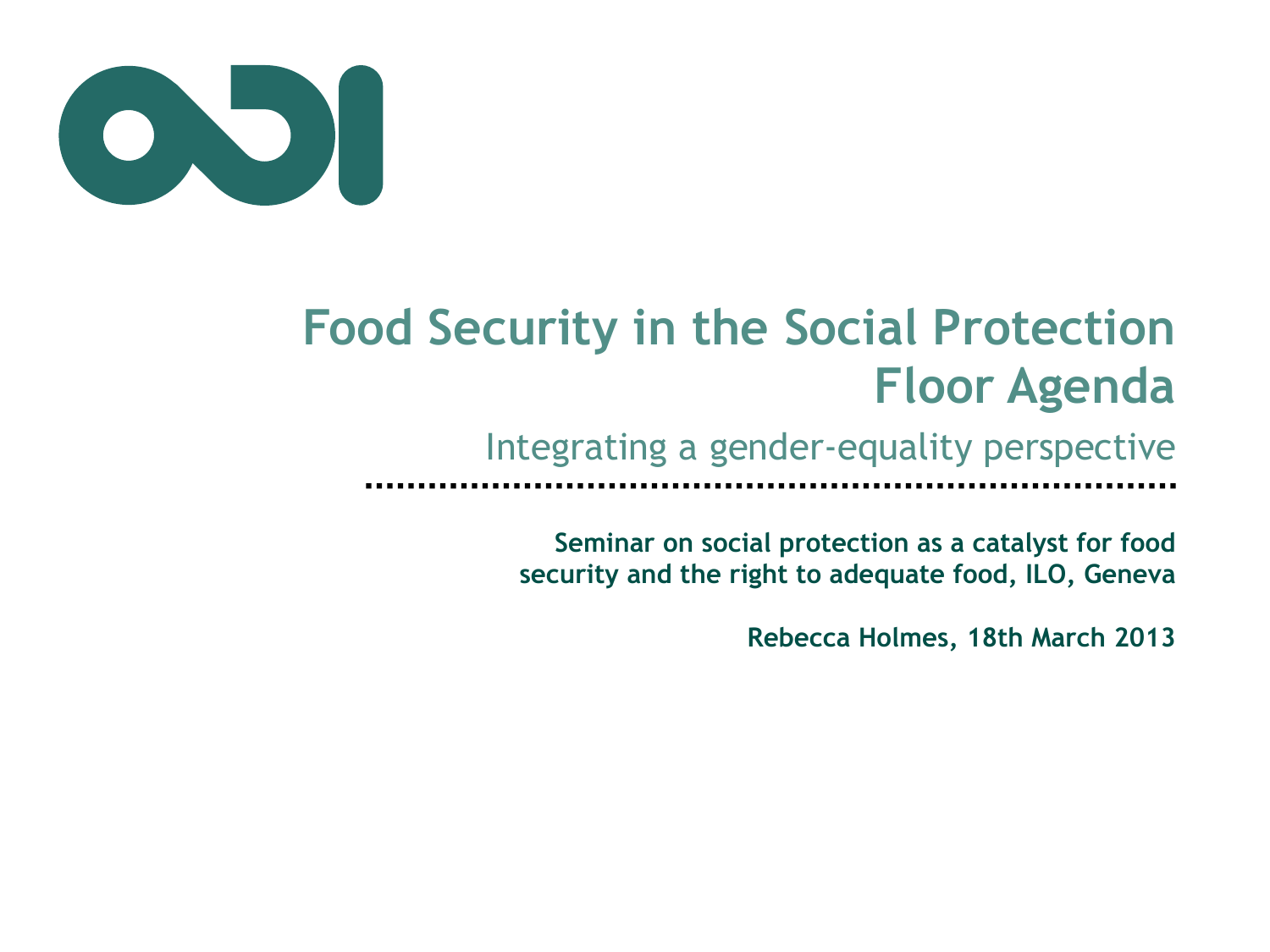

•The gendered-dimensions of food security •Why is it important for national social protection floors

to be gender-sensitive?

•What would a gender-sensitive, transformative approach to social protection look like?

- *Ensuring social protection is gender-sensitive will improve household food security outcomes* 
	- *Simple design features and investment in implementation are needed*

*- Politics matter and should not be ignored*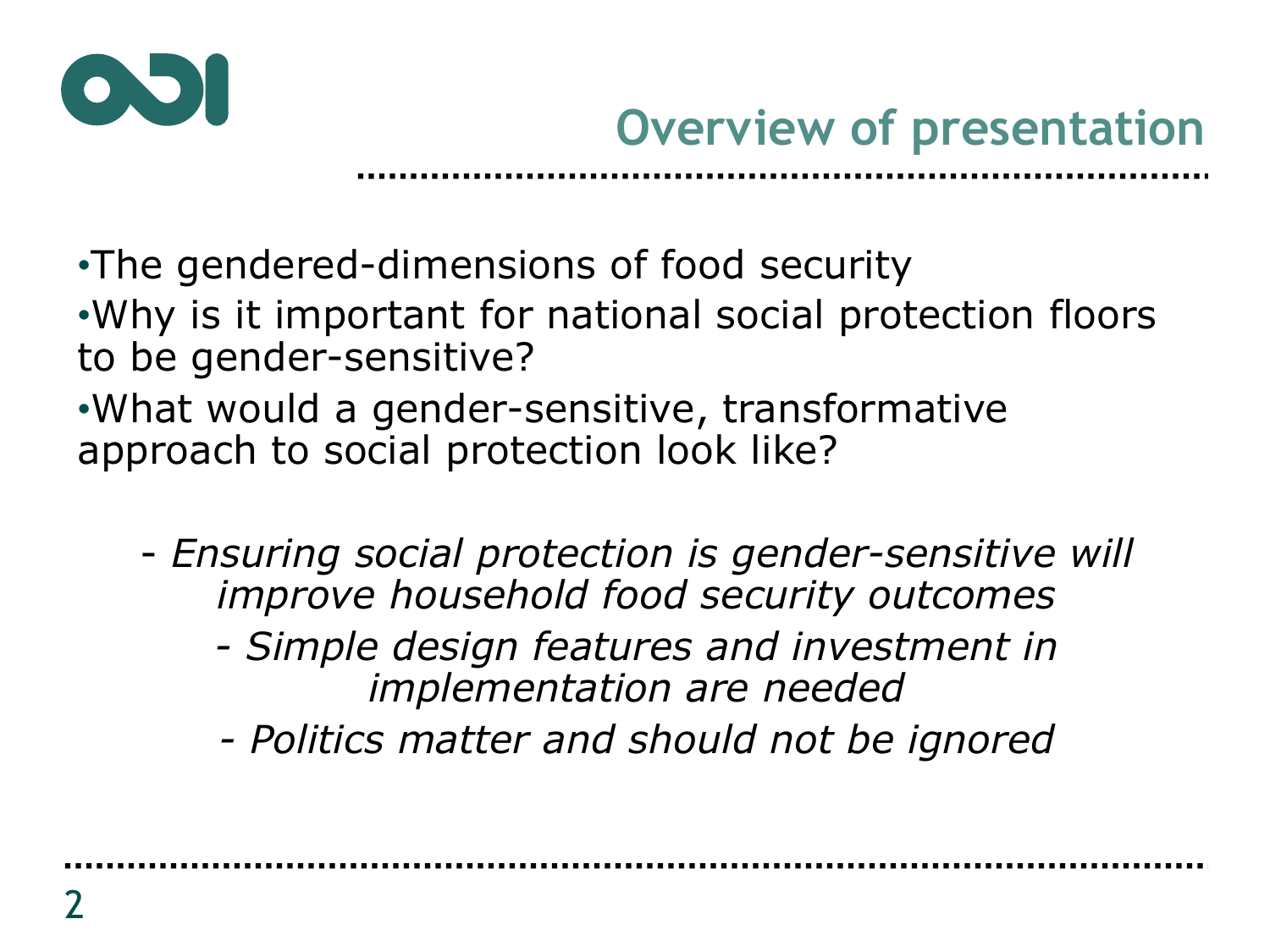

## **Gendered dimensions of food and nutrition security (1)**

### *Gender inequality is strongly linked to food insecurity...*

- An estimated 60% of world's undernourished are WOMEN (ECOSOC, 2007)
- In some countries, girls are twice as likely as boys to die from malnutrition and preventable childhood diseases (FAO and OHCHR, n.d.)
	- Low status of women
	- Scarce resources
	- Cultural / social norms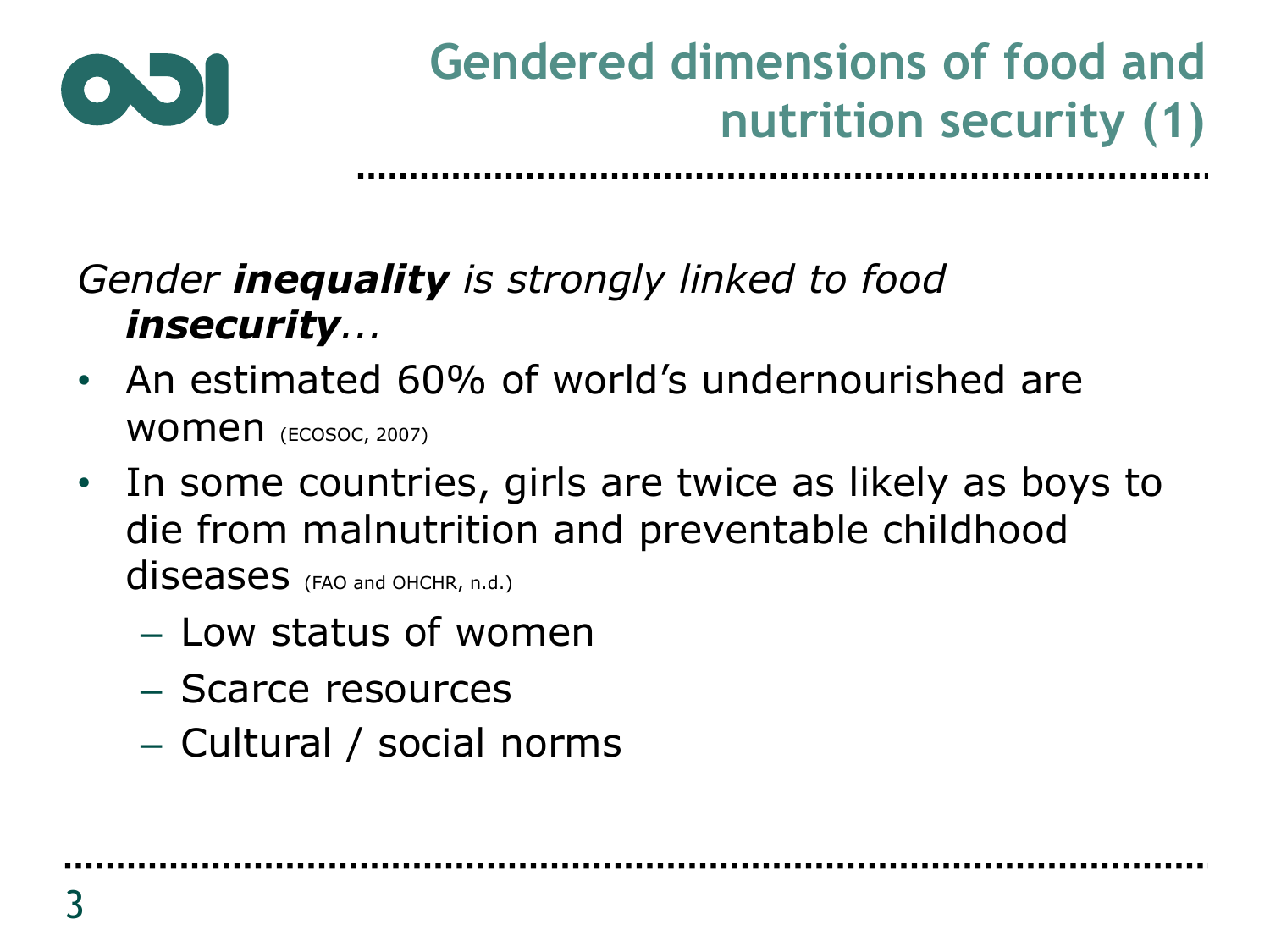

## **Gendered dimensions of food and nutrition security (2)**

#### *But conversely, gender equality is strongly linked to food security.*

- **Education**: A child born to a mother who can read is 50 percent more likely to survive past her fifth birthday (UNICEF, 2012)
- **Decision-making and bargaining power:** A child's chances of survival increase by 20 per cent when the mother controls the household budget (Walsh, 1998)
- **Economic opportunities and access to resources:**  Bringing yields on the land farmed by women up to the levels achieved by men would increase agricultural output in developing countries between 2.5 and 4 percent  $(FAO, 2011)$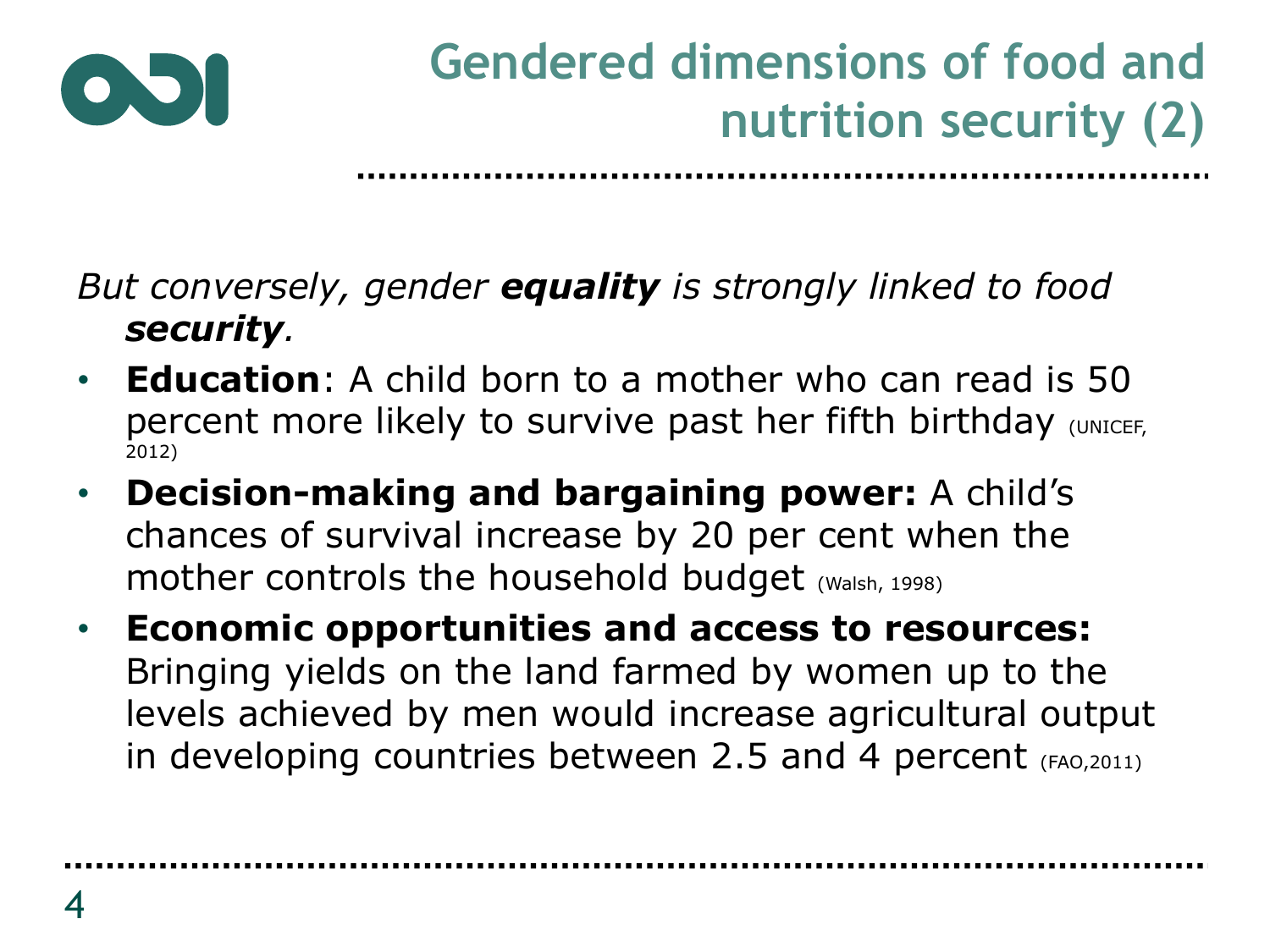

## **Women's role in household food and nutrition security**

- Women as managers of household food security:
	- Buying food
	- Growing food
	- Processing food
	- Knowledge
	- Feeding practices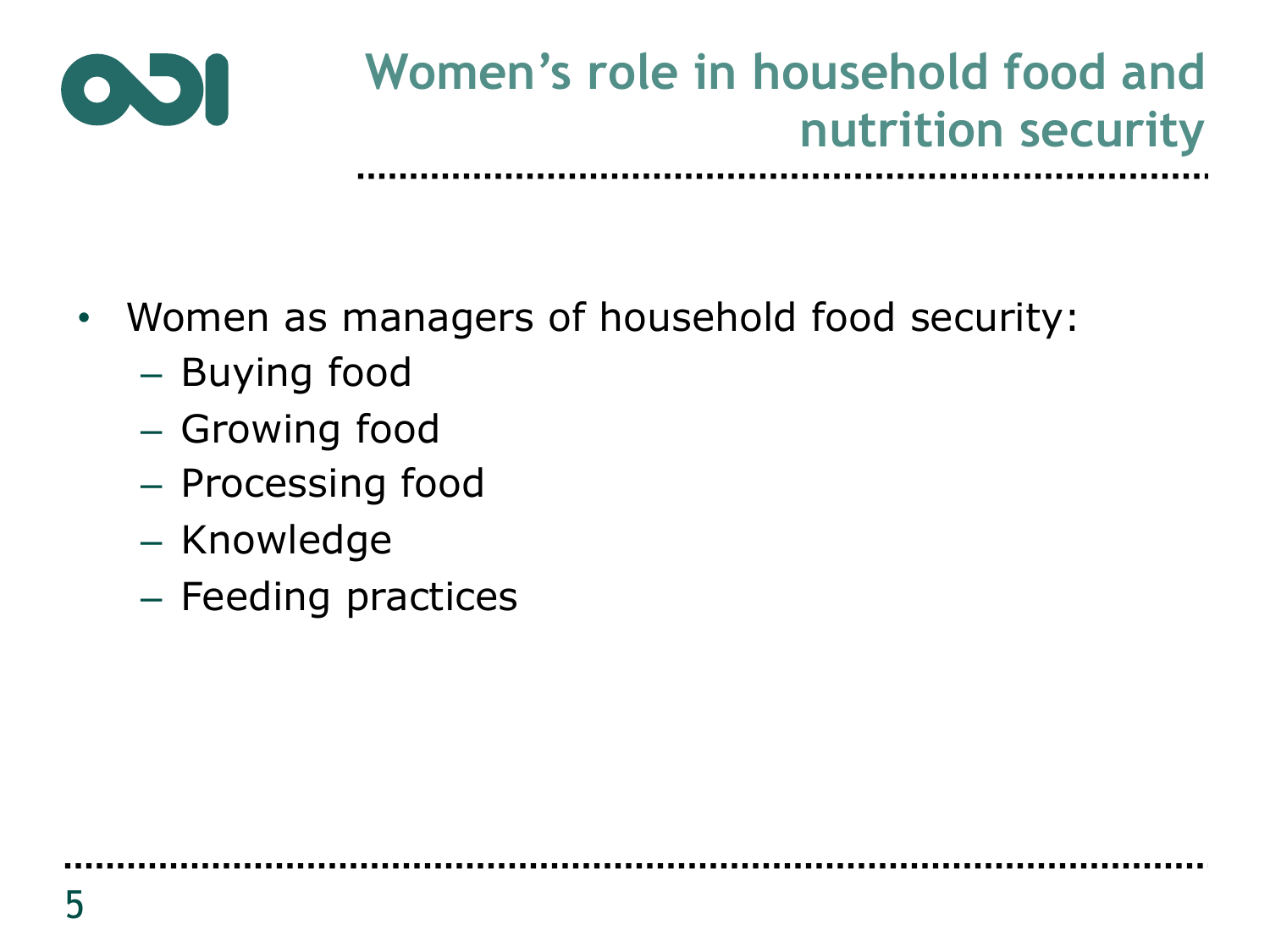

# **Challenges to women's role in managing food security**

But gender inequality and discrimination at household and societal level are key challenges:

- Women's lower purchasing power
- Limited control and decision-making
- Limited access to and control over economic and financial resources
- Gendered norms restricting opportunities
- Care work burdens and time poverty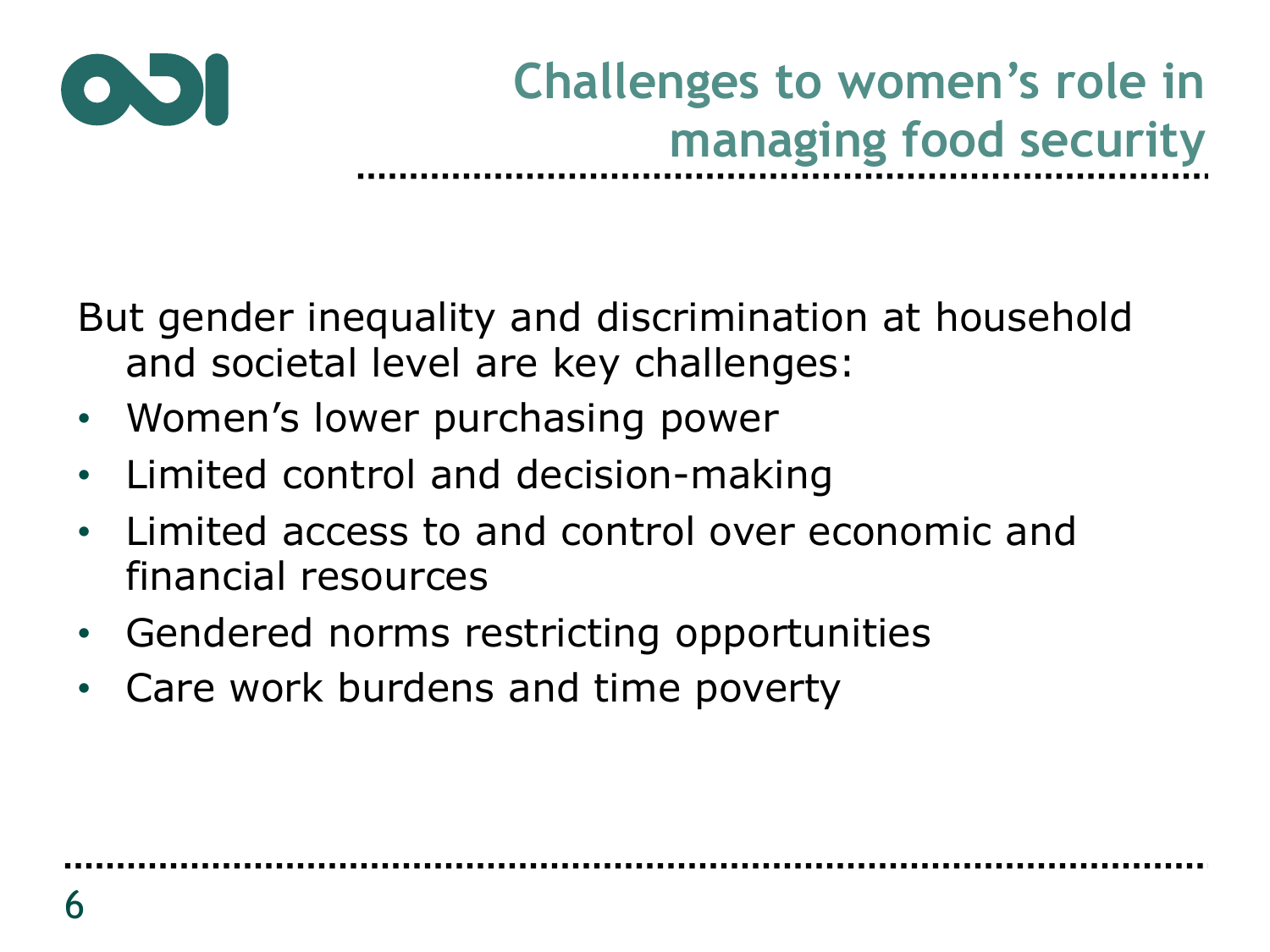

Gender-sensitive social protection can contribute to overcoming these challenges in a number of ways (Holmes and Jones,  $2013$ ;

- 1. Increasing the purchasing power of women through increased income
- 2. Direct food entitlements through food transfers, nutritional supplements or subsidies
- 3. Increased access to health and education services
- 4. Supporting access to economic / agricultural resources
- 5. Enhancing girls' and women's skills and knowledge through training and awareness raising
- 6. Increasing women's decision-making and bargaining power in the household
- 7. Supporting a more egalitarian care-work divide

....................................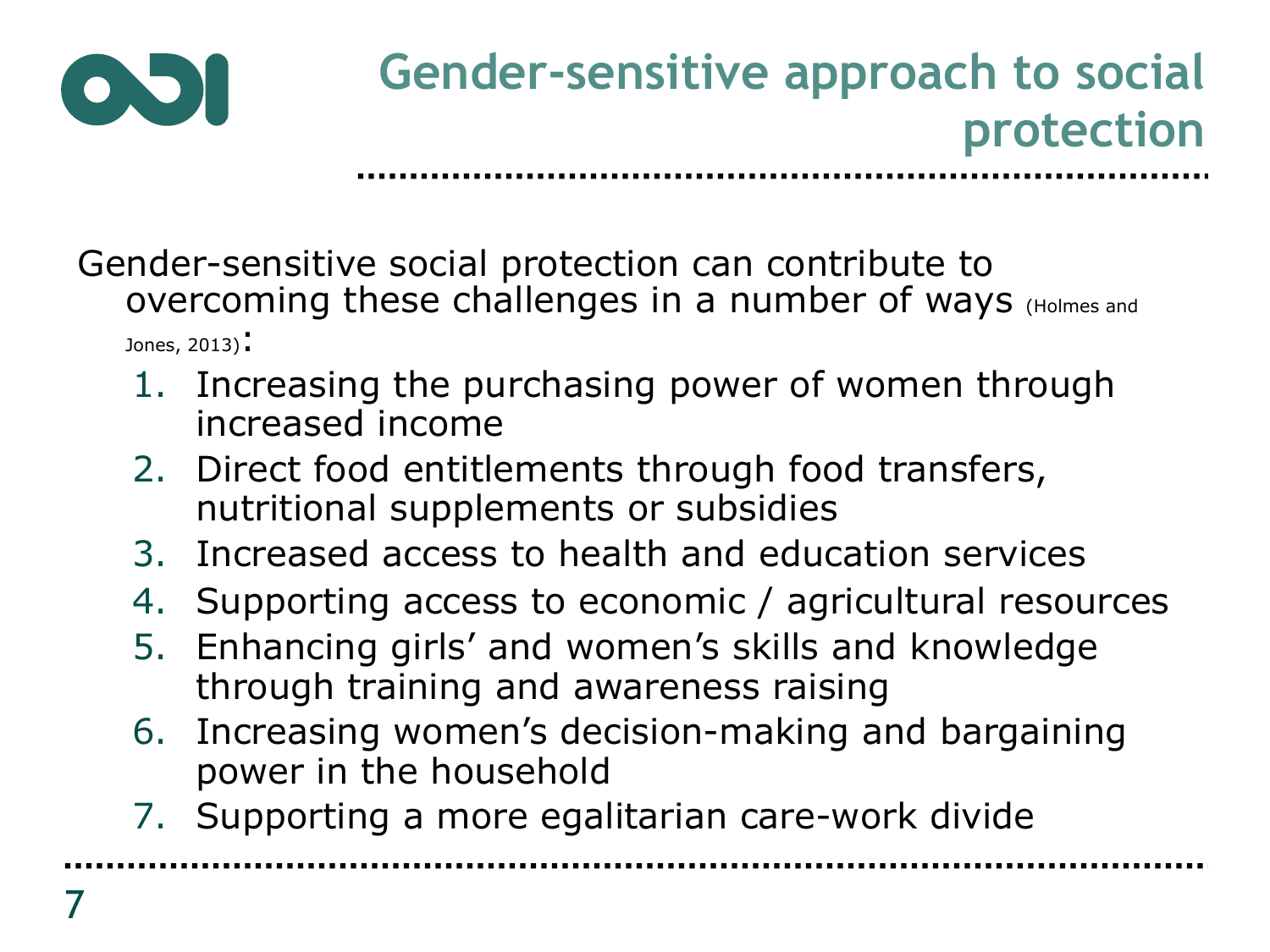

## **Increasing the purchasing power of women through income**

- Across a range of cash transfer programmes evidence demonstrates direct transfers to women have a strong impact on supporting women to meet their "practical" needs – especially in terms of day-to-day food security
	- Evidence shows improved quantity and quality of food
	- Some evidence on improved stunting and wasting rates
- Public works programmes offer employment opportunities but often not adequately designed or implemented in gender-sensitive way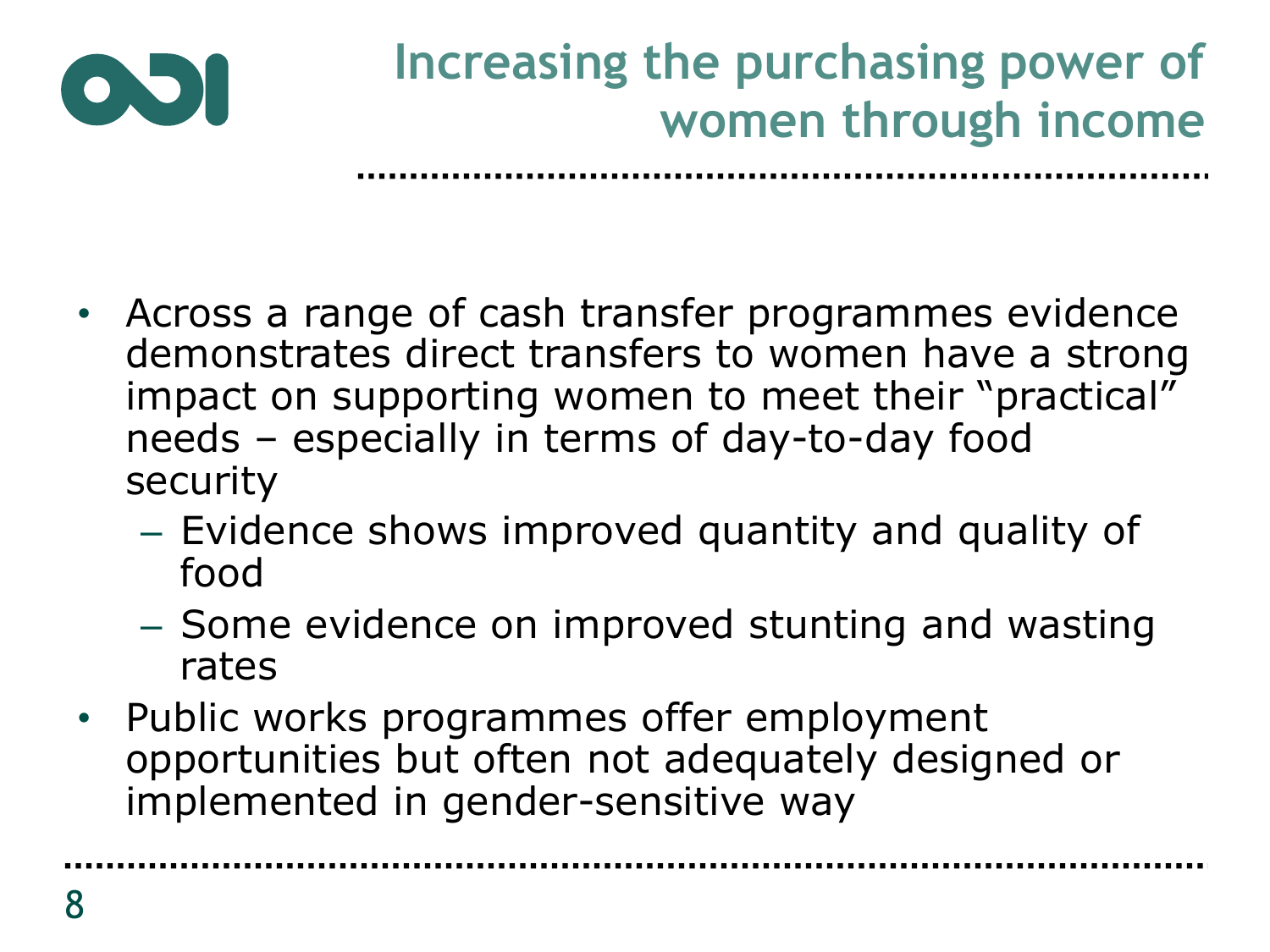

**Direct food entitlements through food transfers, nutritional supplements or subsidies**

- Food transfers, such as school feeding programmes, demonstrate positive impacts on access to food
- Nutritional supplements at critical life-cycle points such as pregnancy, young children
- Food subsidy programmes blind to intra-household dynamics risk reinforcing gender inequalities in relation to food allocations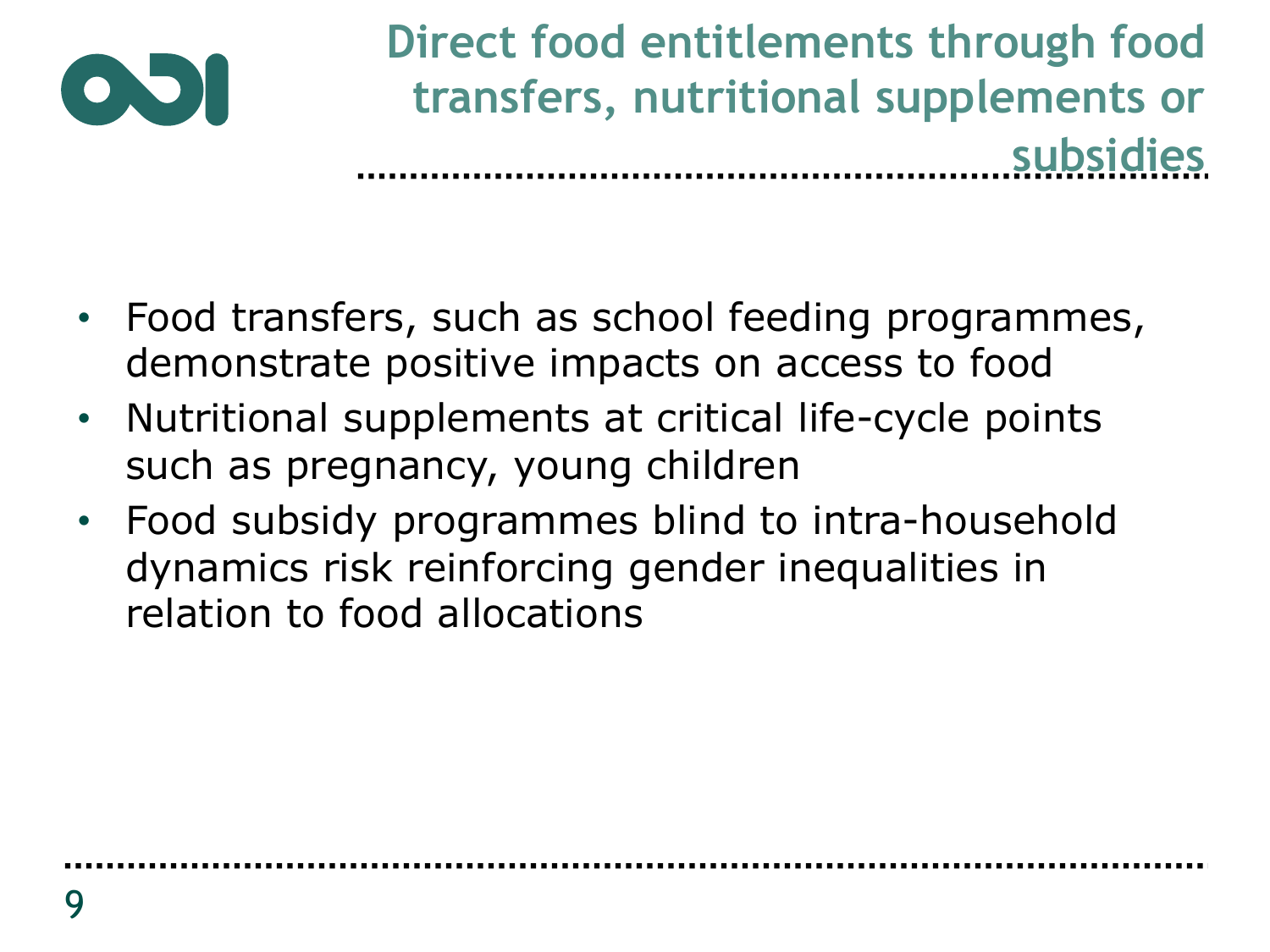

## **Increased access to health and education services**

- Increased access to education, particularly for girls, often at secondary school
- Increased access to health care preventative; reproductive health services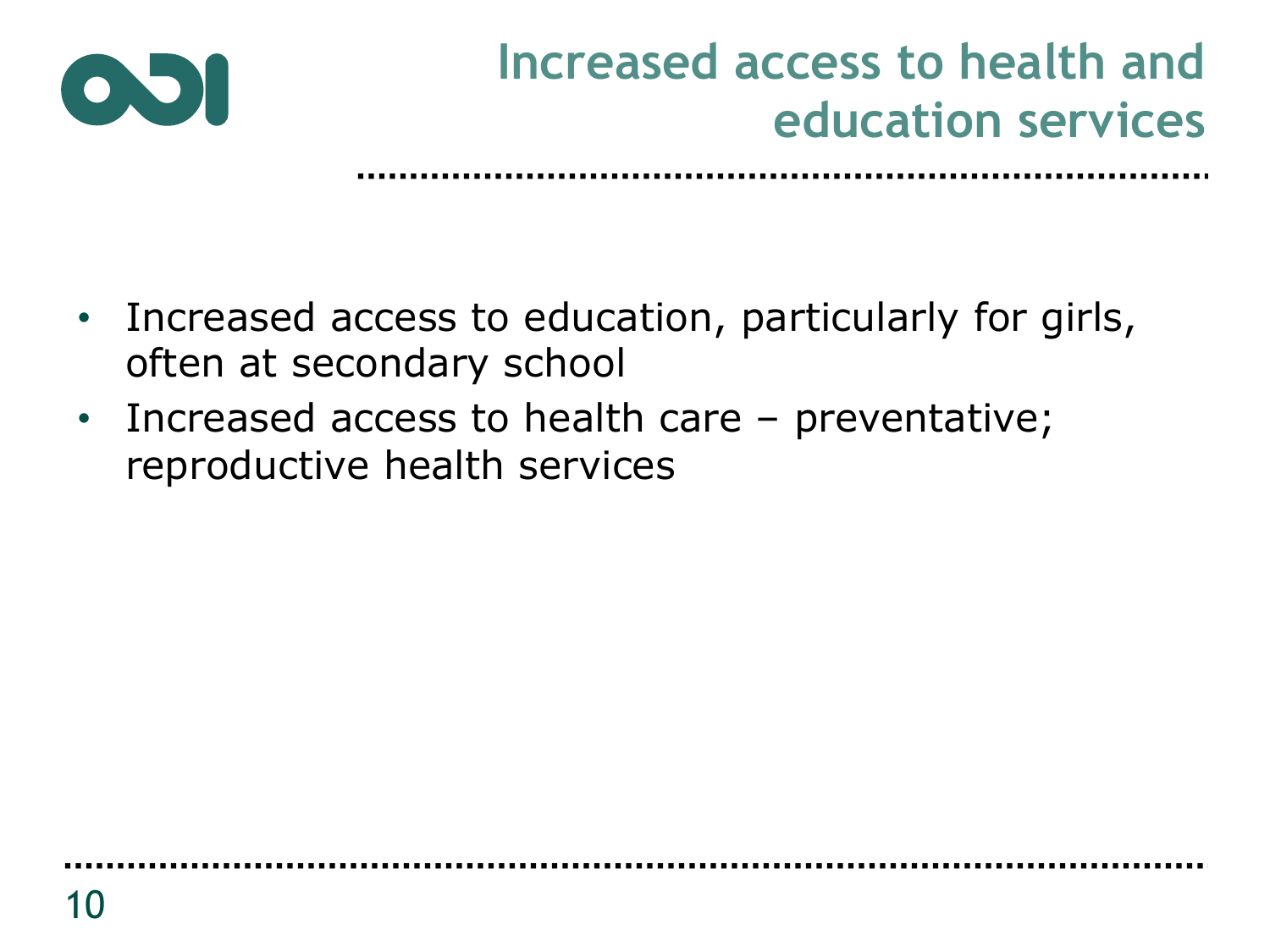

- Programmes such as asset transfers, inputs transfers / subsidies and public works programmes aim to provide better access to economic resources
	- Bangladesh asset transfer programme: livestock, land
	- Input transfers / subsidies: agricultural inputs such as seeds, fertiliser – but often gender-blind
	- Public works programmes: support to femaleheaded households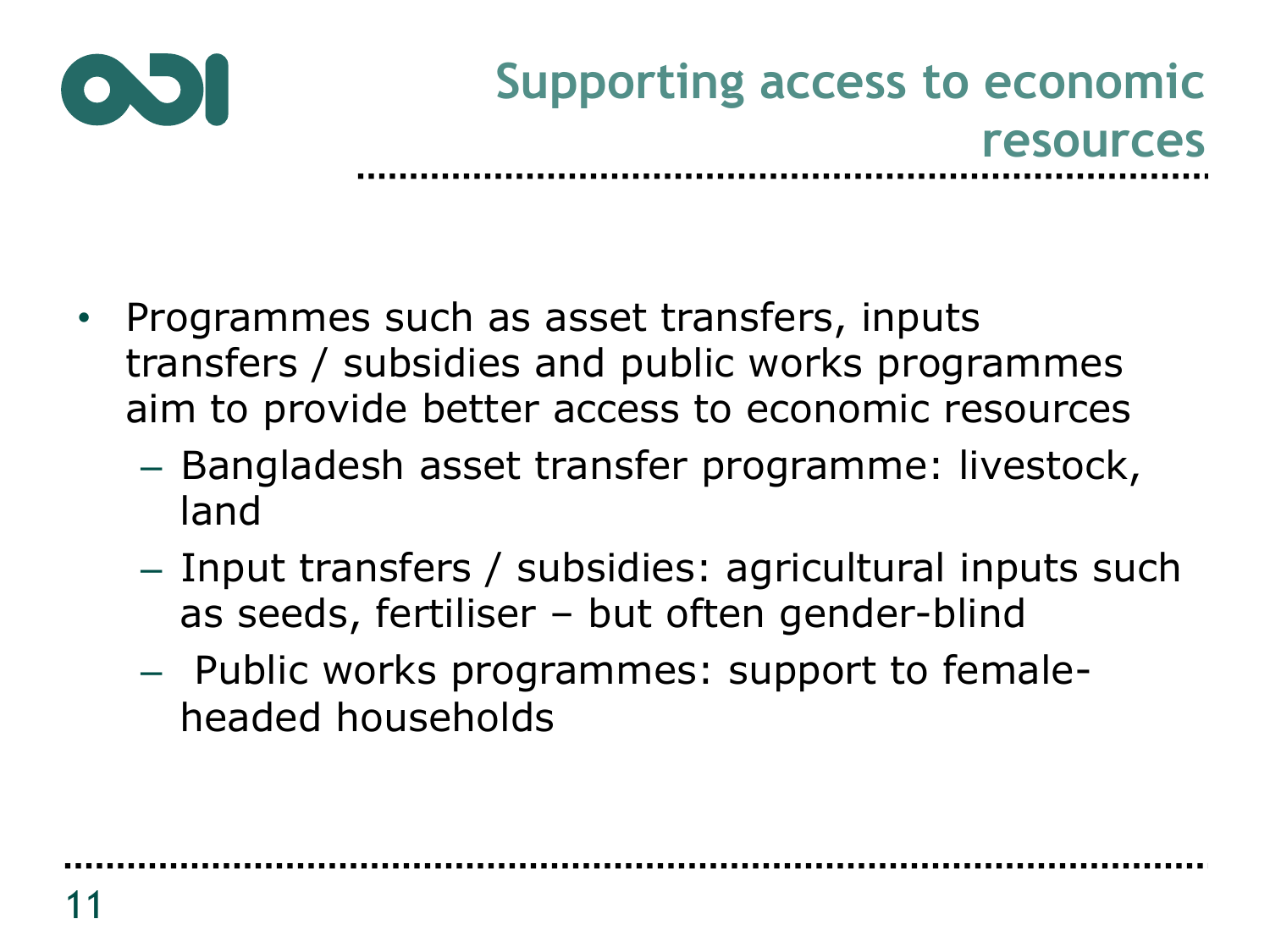

### **Transformative potential of social protection must move beyond a focus on income to arenas of empowerment and equity to address women's strategic interests**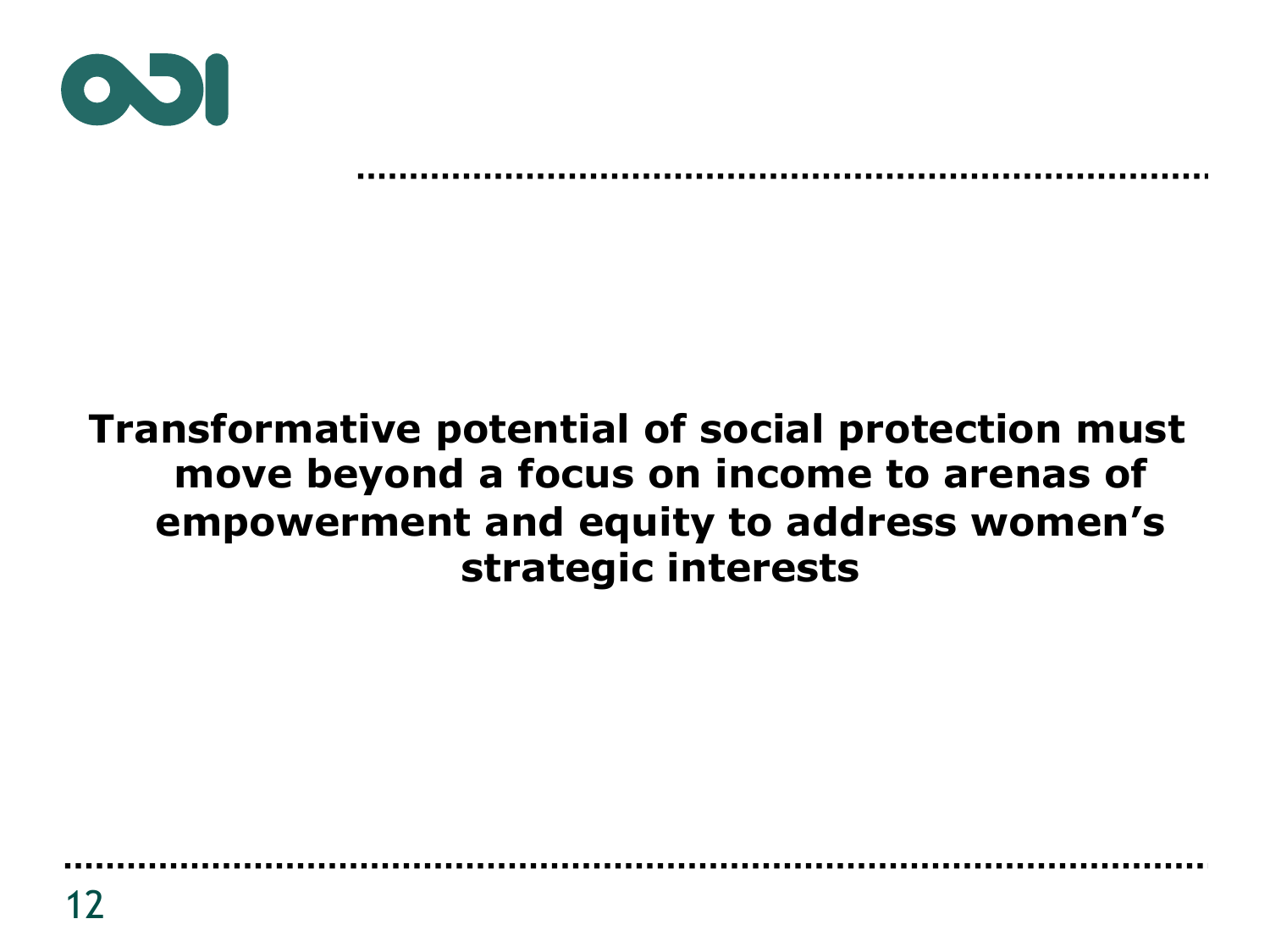

## **Enhancing girls' and women's skills and knowledge**

- Improved skills through economic-strengthening skills training components
- Improved knowledge on nutrition through community talks and health care guidance
- Potential for community leadership positions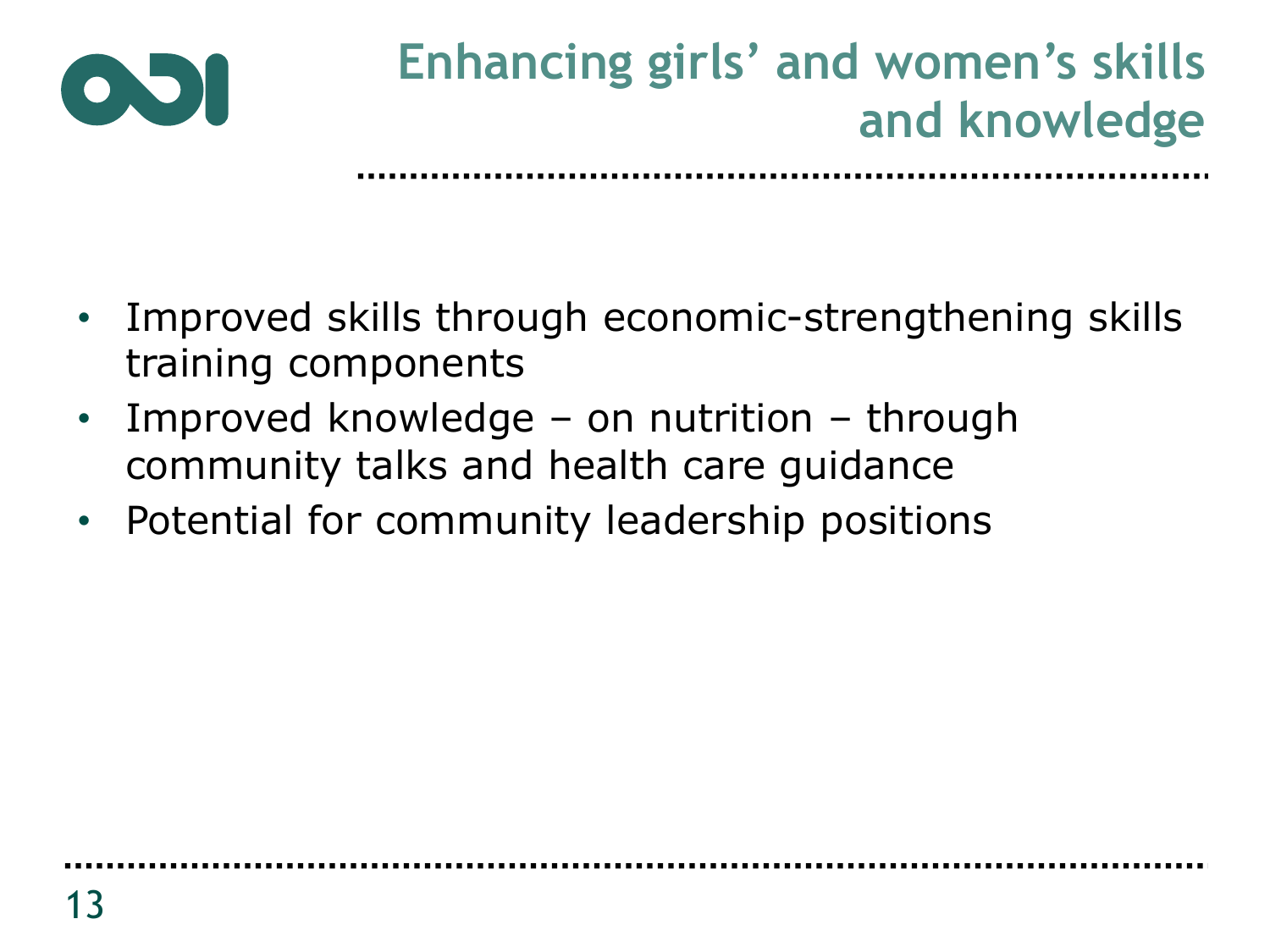

- Improved decision-making and bargaining power
	- But along traditional lines
- Increased confidence
	- But little change in agency
- Increased mobility and independence
	- But within acceptance of socio-cultural norms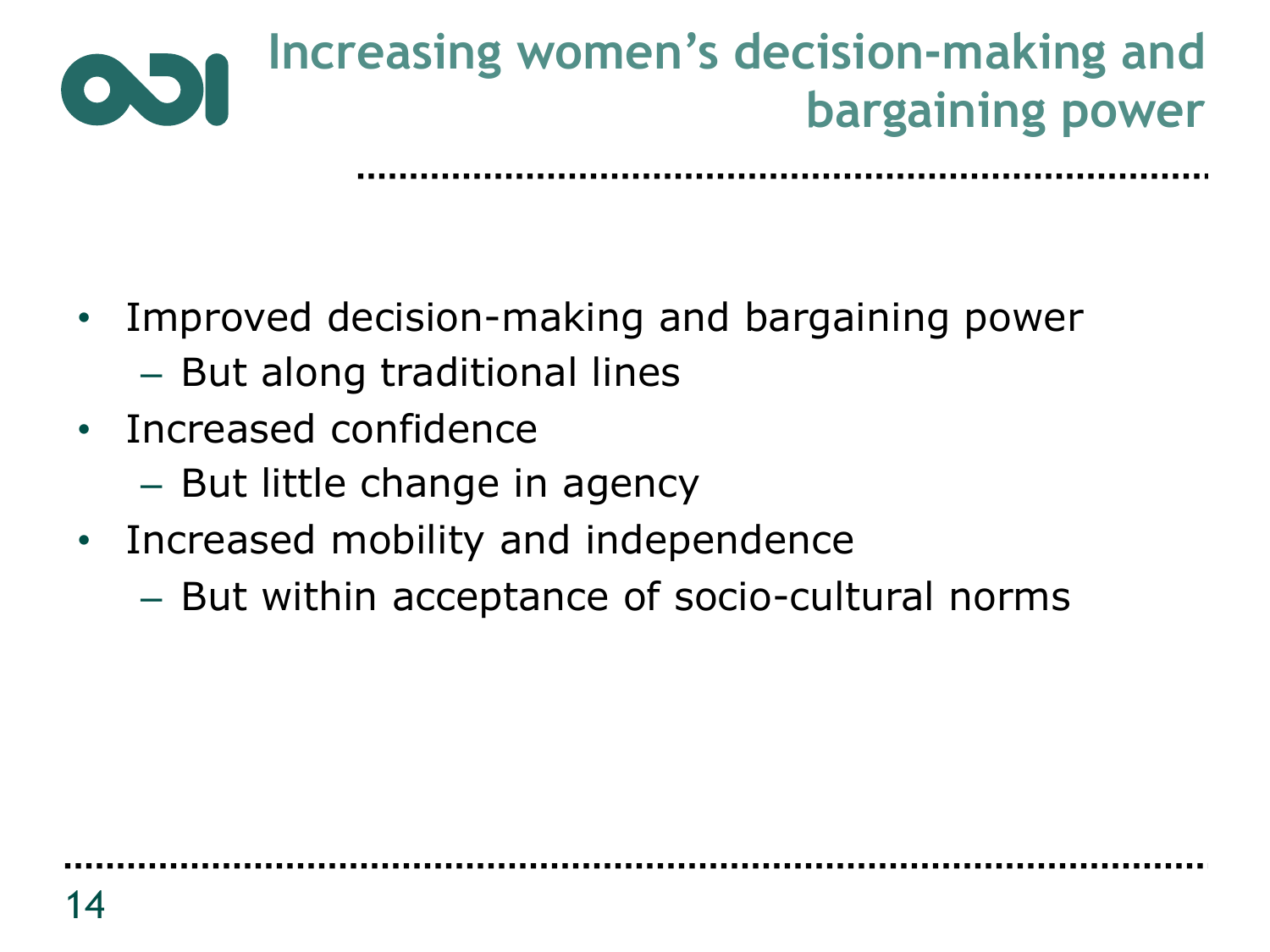

- Risk of reinforcing care work and time burdens for women:
	- Opportunity cost of short-term employment schemes
	- Collecting transfers, adhering to conditions
- But some programmes explicitly address this:
	- Flexible working hours, child crèches
	- Subsidised childcare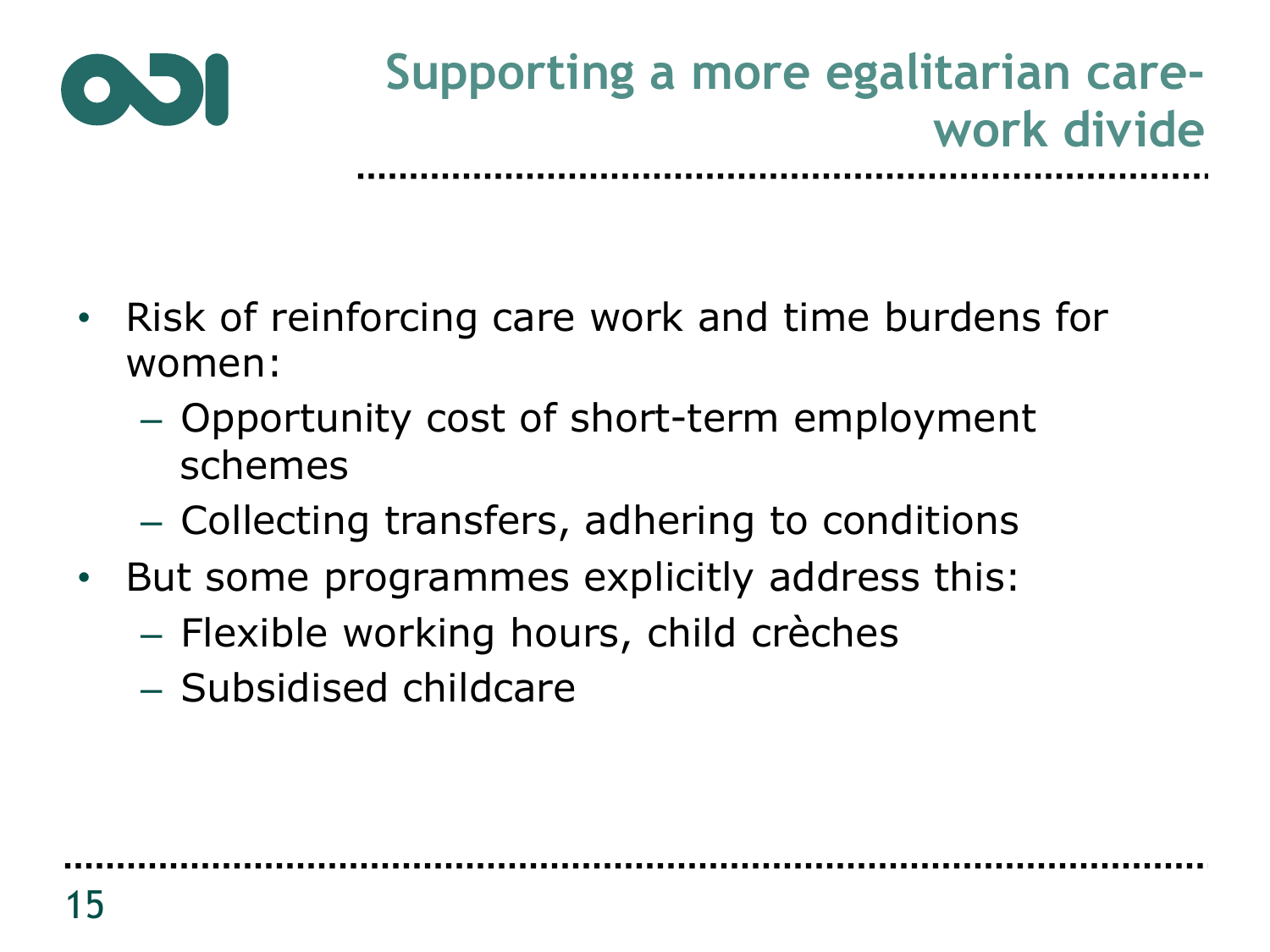

### *What would a gender-sensitive, transformative approach to a national social protection floor look like?*

- 1. Simple gender-sensitive design features
- 2. Investment in implementation capacity
- 3. Recognise political economy dynamics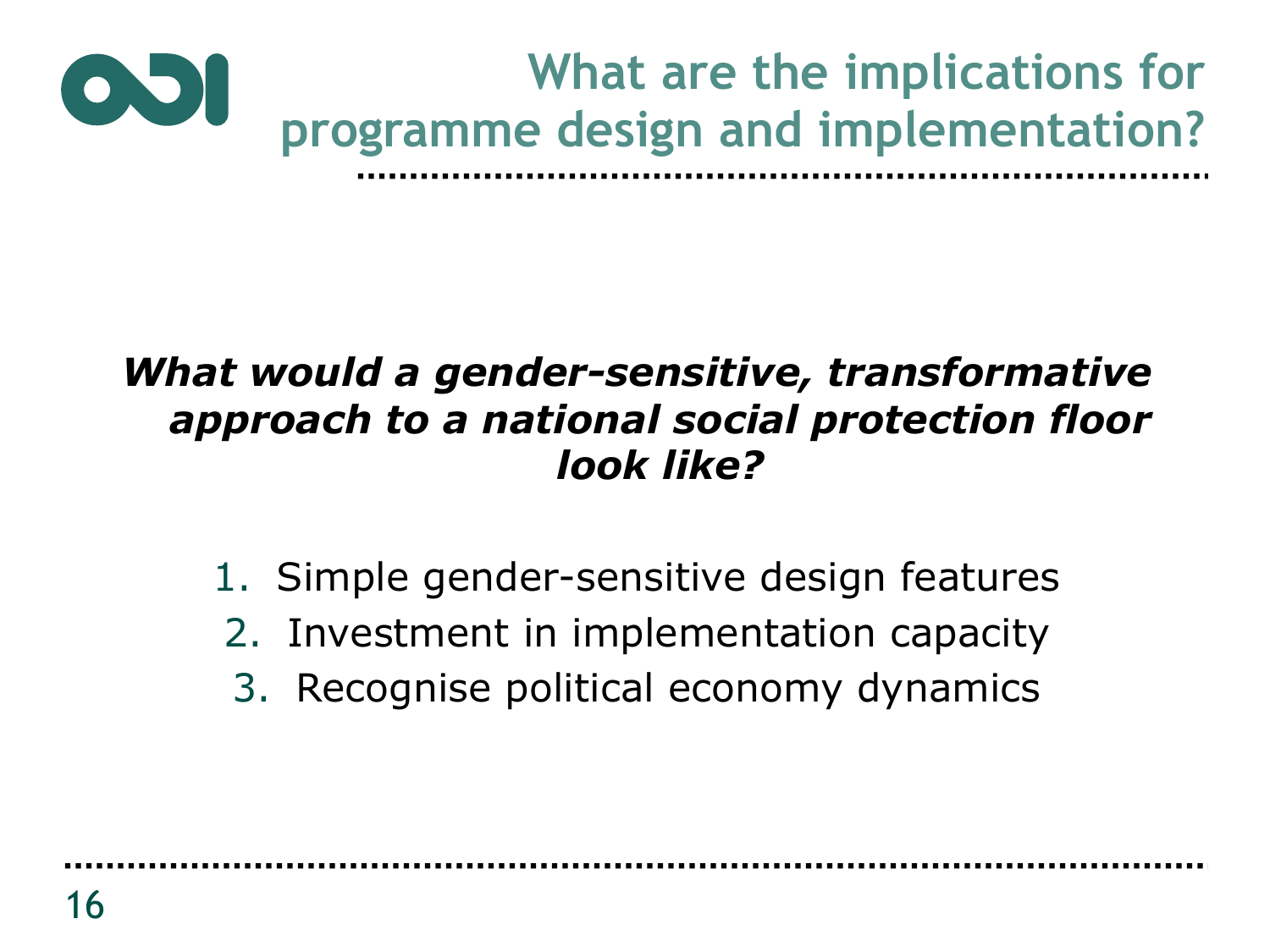

Simple gender-sensitive design features:

- Women's empowerment needs to be an explicit programme aim
- Programmes need to tackle both economic and social risks
- Opportunities to build on and coordinate with existing programmes and services
- Maximise community-programme interface on the potential of behavioural change communication efforts
- Invest in gender-sensitive M&E

......................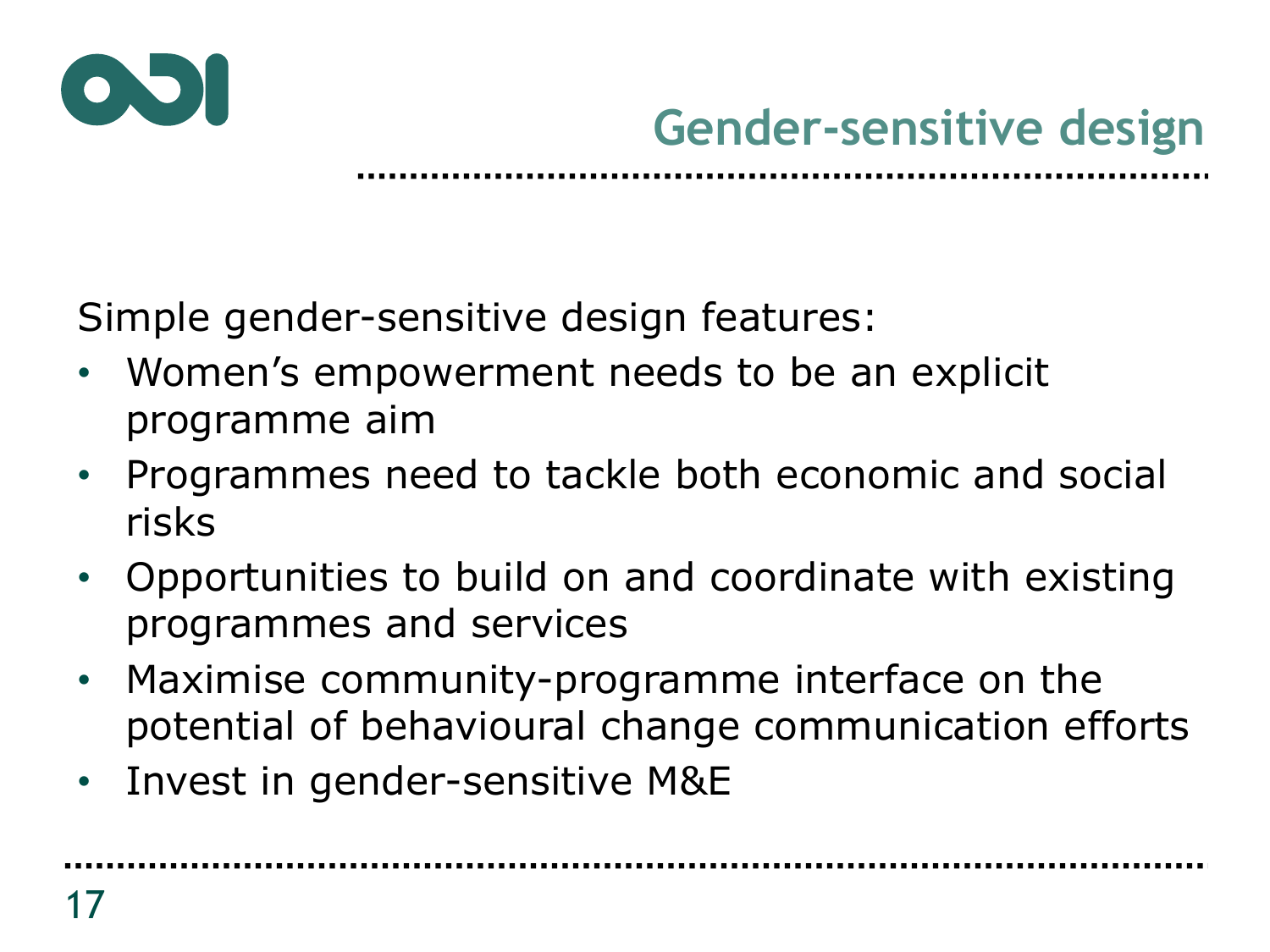

Investment in implementation capacity

- Programme staff capacities need to be supported to increase their professionalism – both in general and specifically vis-a-vis gender sensitivity
- Specific budget lines need to be allocated these activities are not necessarily expensive but needs to be accounted for, rather than assuming they will happen on borrowed time and resources
- Improve institutional coordination and linkages: agencies mandated with gender empowerment goals need to become more central players in social protection design and roll-out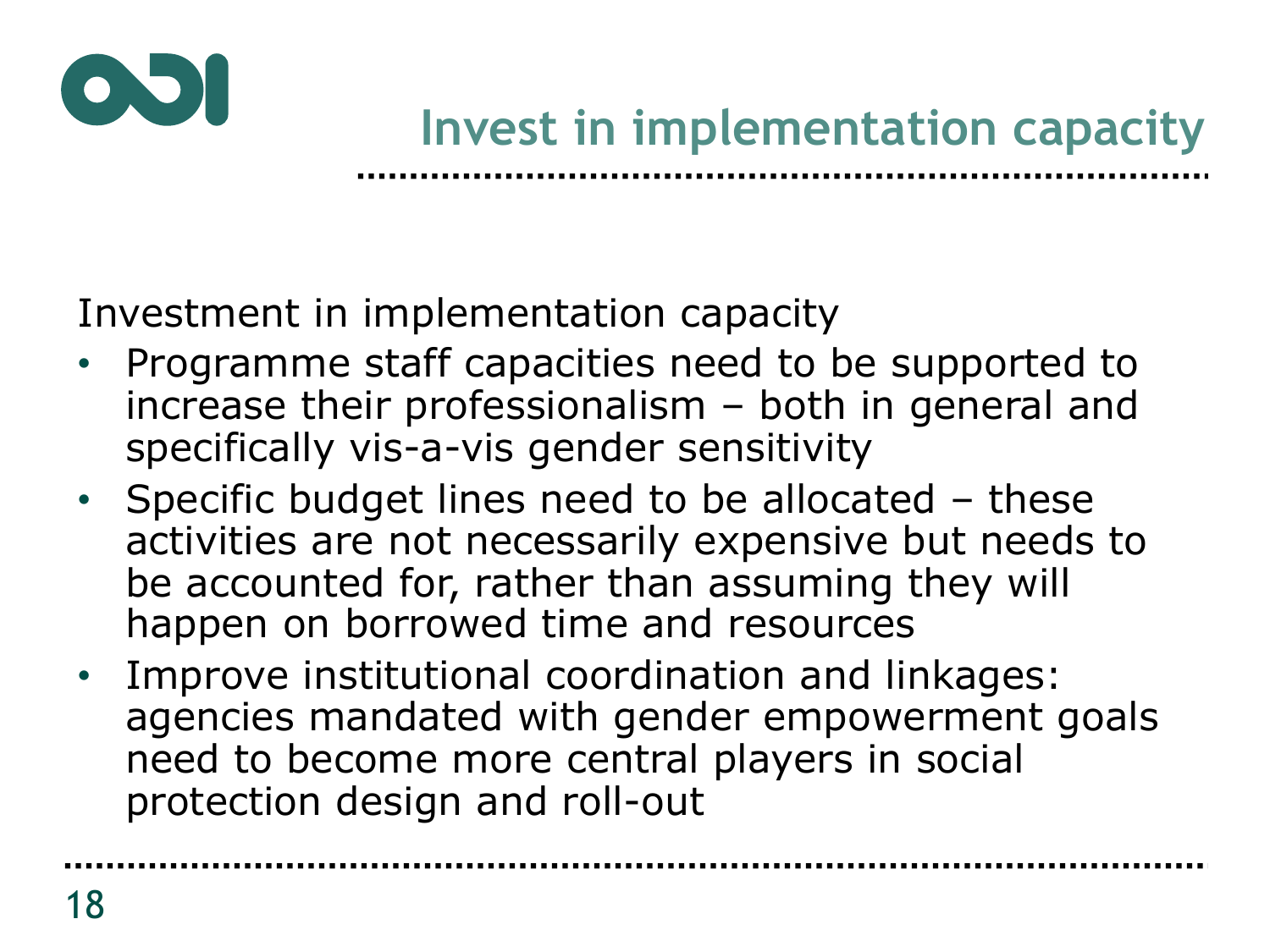

- Civil society champions, government planners and donors all need to think more strategically about institutional power dynamics, potential blockages and solutions
- Need to prioritise alliances and coordination mechanisms across sectors and actors
- There can be no technocratic quick fix a politically negotiated roadmap is essential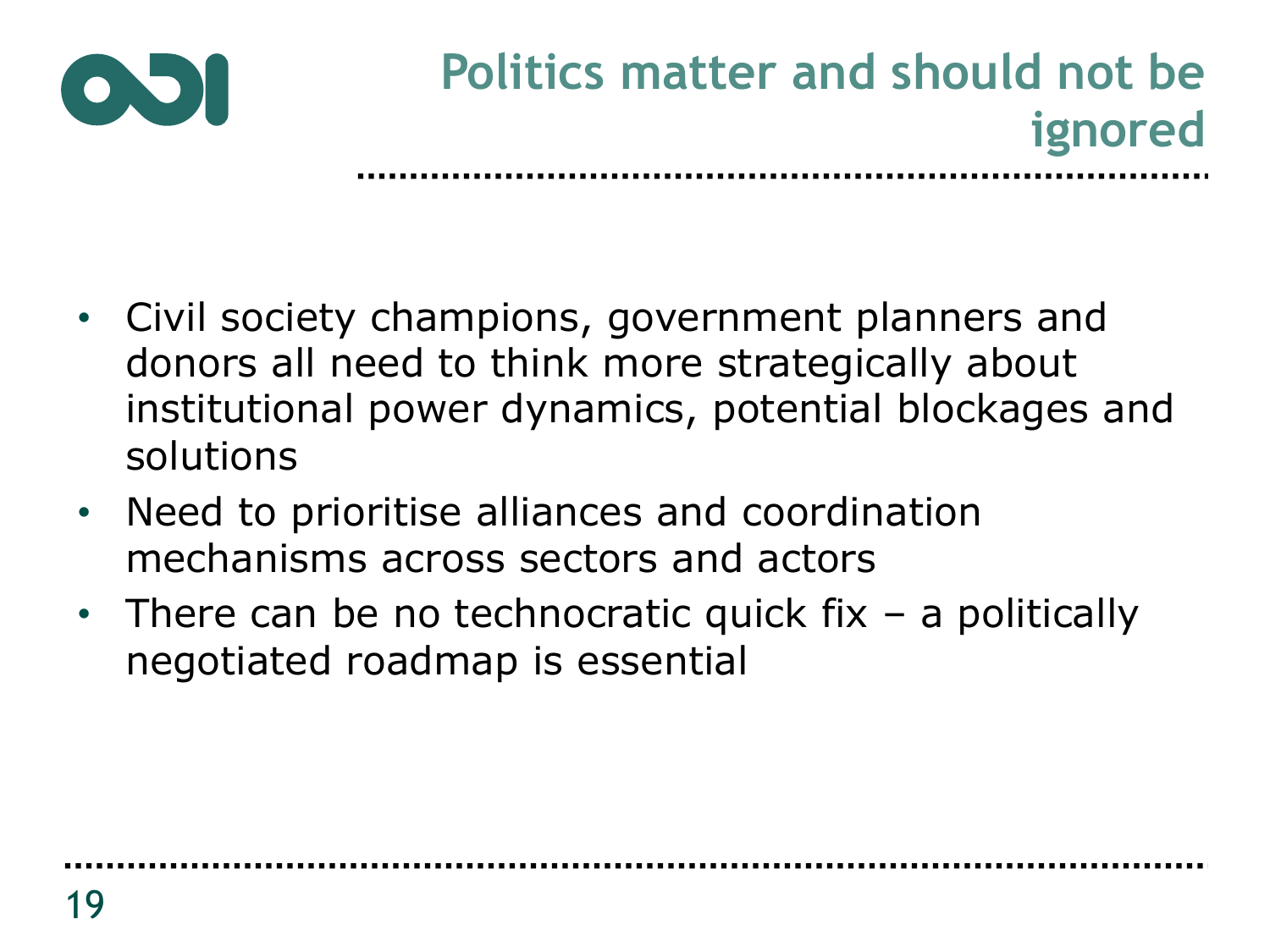



FAO (2011) Women in agriculture: closing the gender gap for development . The State of Food and Agriculture 2010-11. FAO, Rome.

FAO and Office of the United Nations High Commissioner for Human Rights (OHCHR). *The Right to Adequate Food*, *Fact Sheet No. 34*. Geneva: FAO and OHCHR, undated.

Holmes, R. and Jones, N. (2013) *Gender and Social Protection in the Developing World: Beyond Mothers and Safety Nets*. Zed Books.

UNICEF (2012) Recommitting To Child Survival: A Promise Renewed. UNICEF ESARO. Accessed at: http://www.unicef.org/esaro/Child\_survival\_a\_promise\_renewed.pdf

United Nations Economic and Social Council (ECOSOC). *Strengthening efforts to eradicate poverty and hunger, including through the global partnership for develop-ment*. Report of the Secretary-General. New York: ECOSOC, 2007.

Walsh, M. (1998) Women in Food Aid Interventions: Impacts and Issues, Time for Change: Food Aid and Development, WFP, Rome, 23-24 October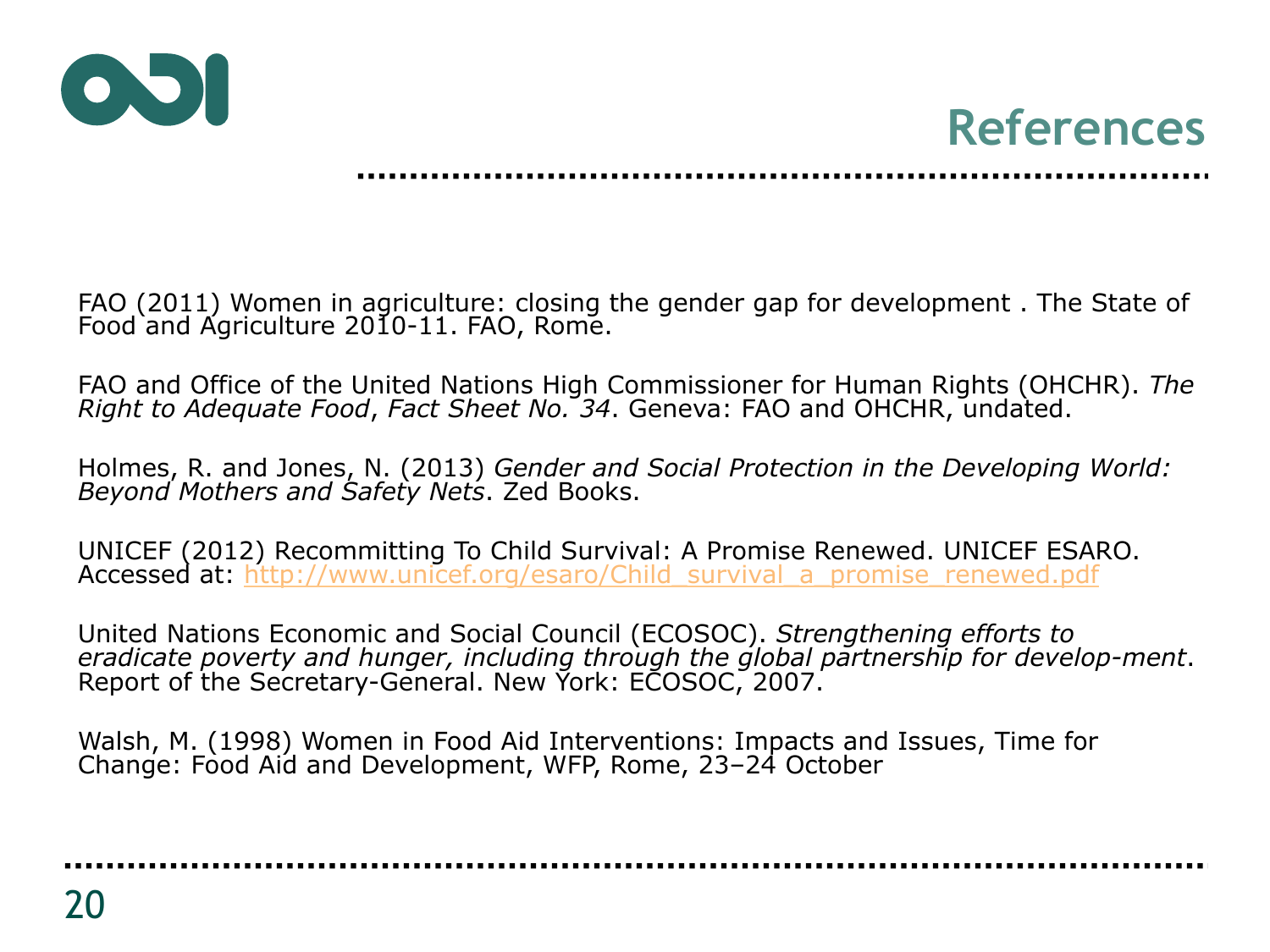

ODI is the UK's leading independent think tank on international development and humanitarian issues. We aim to inspire and inform policy and practice to reduce poverty by locking together high-quality applied research and practical policy advice.

The views presented here are those of the speaker, and do not necessarily represent the views of ODI or our partners.

**Overseas Development Institute 203 Blackfriars Road, London, SE1 8NJ T: +44 207 9220 300** 

**www.odi.org.uk** 

**Initial.surname@odi.org.uk**